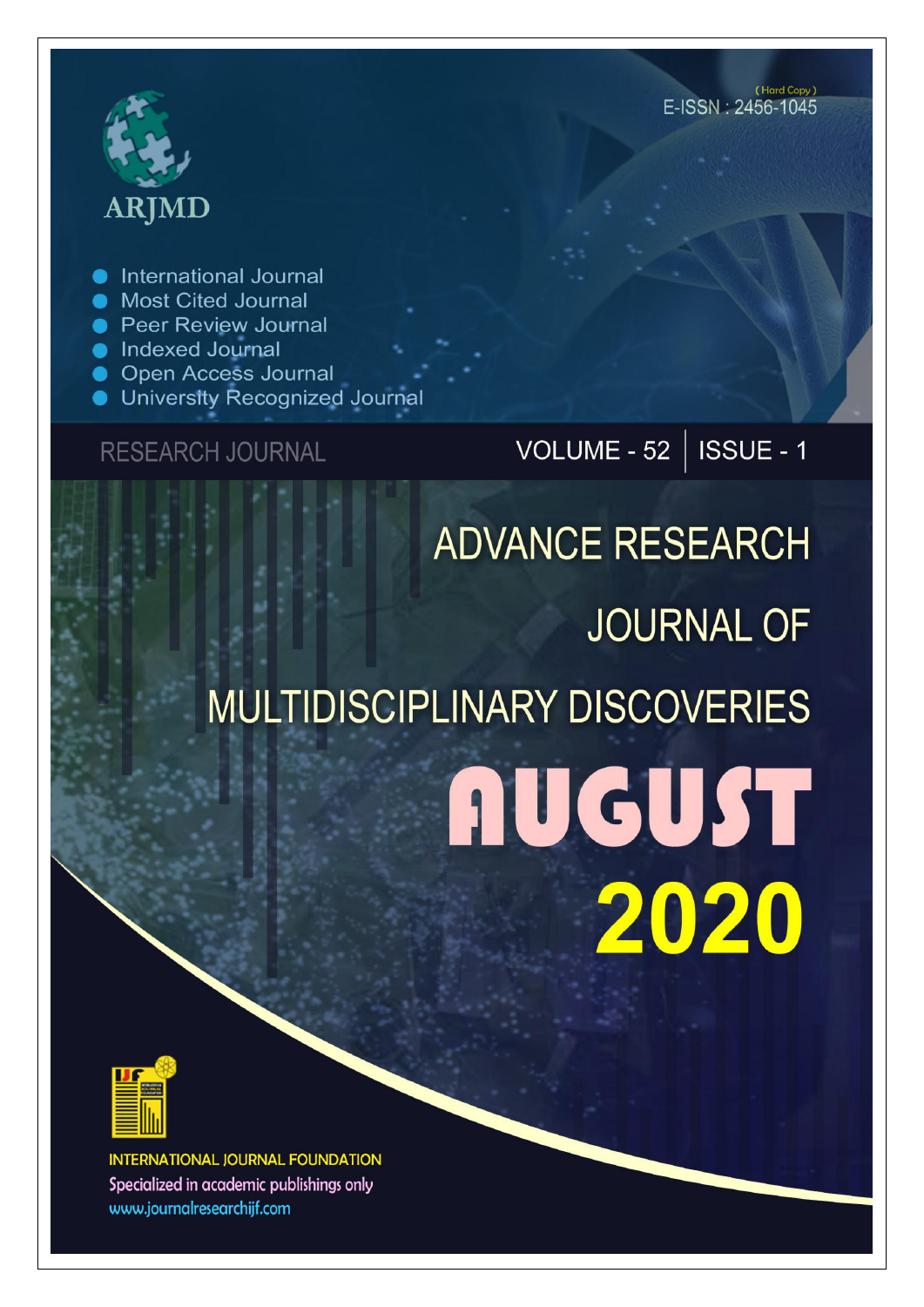

## **Hydro-Geochemical Characterization and ground water quality of Basalt Aquifer of Tinfa Catchment, Nekemte, Ethiopia**

#### **ORIGINAL RESEARCH ARTICLE NAME OF THE AUTHOR'S**

**ISSN :** 2456-1045 (Online) **ICV Impact Value:** 72.30 **GIF- Impact Factor:** 5.188 **IPI Impact Factor:** 3.54 **Publishing Copyright** @ International Journal Foundation **Article Code:** ES-V52-I1-C4-AUG-2020 **Category :** EARTH SCIENCE **Volume :** 52.0 (AUGUST-2020 EDITION ) **Issue:** 1 (One) **Chapter** : 4 (Four) **Page :** 20-26 **Journal URL:** www.journalresearchijf.com **Paper Received:** 14.10.2020 **Paper Accepted:** 27.10.2020 **Date of Publication:** 10-11-2020 **Doi No.**[:10.5281/zenodo.4284707](https://doi.org/10.5281/zenodo.4284707
)

**<sup>1</sup>Dr. Shayaq Ali\* <sup>2</sup>Gaddissa Deyassa**

*<sup>1</sup>Professor, Department ofEarth Sciences, Wollega University, P.O Box 395, Nekemte, Ethiopia*

*<sup>2</sup>Assistant Professor, Department ofEarth Sciences, Wollega University, P.O Box 395, Nekemte, Ethiopia*

#### **ABSTRACT**

 $\rm T$ infa is a small catchment situated South of Nekemte town in Western part of Ethiopia. Variably thick weathered mantle cover basalt bedrock in the area. Well-developed columnar joints that are affected by sub-horizontal sets of discontinuities are abundant on the basalt bedrock. The area receives high amount of rainfall that reaches 2100mm annually. Much of this influx infiltrates into the thick accumulation of in-situ residua. The thick weathered profile generally serves as a huge reservoir that intercepts vast portion of rainfall and releases it at slower pace to the underlying discontinuous bedrock. There are three boreholes (yields vary from 6 to 27l/s) tapping this aquifer which supply water to Nekemte town. Water samples from these boreholes were analyzed to investigate the chemical composition and physical parameters to check if it meets the national and international guidelines for potable water. It was found that pH and TDS vary over narrow ranges of 6.9 to7.5 and 156 to 196 mg/l, respectively. The analytical results revealed that concentration of cations such as Ca2+ range from 21.4 to 32.9mg/l, Mg2+ from 13.5 to 17.3 mg/l, K+ from 2.1 to 2.8mg/l and Na+ from 12.5to19.5mg/l. Anion concentrations vary over a narrow ranges: HCO3- from 163.4 to 190.6mg/l, Cl-from 1 to 2mg/l, NO3- from 3.25 to 7.5mg/l and SO42- from 1.1 to  $2mg/l$ . The mean cationic concentration follows the order  $Ca2+>Na+>Mg2+>K+$  while anions follow HCO3->NO3->Cl->SO42- order indicating that Ca2+ and HCO3- are dominant ionic species in the catchment. Our findings revealed that none of the physical and chemical parameters exceeded the maximum limit suggested by national and international guidelines for potable water.

**KEYWORDS:** Tinfa, catchment, basalt bedrock, aquifer , potable water.

#### CITATION OF THE ARTICLE

Ali S., Deyassa G. (2020) Hydro-Geochemical Characterization and ground water quality of Basalt Aquifer of Tinfa Catchment, Nekemte, Ethiopia; *Advance Research Journal of Multidisciplinary Discoveries;* 52(4) pp. 20- 26

*\* Corresponding Author*

Open access, Peer-reviewed and Indexed journal (www.journalresearchijf.com) Page |20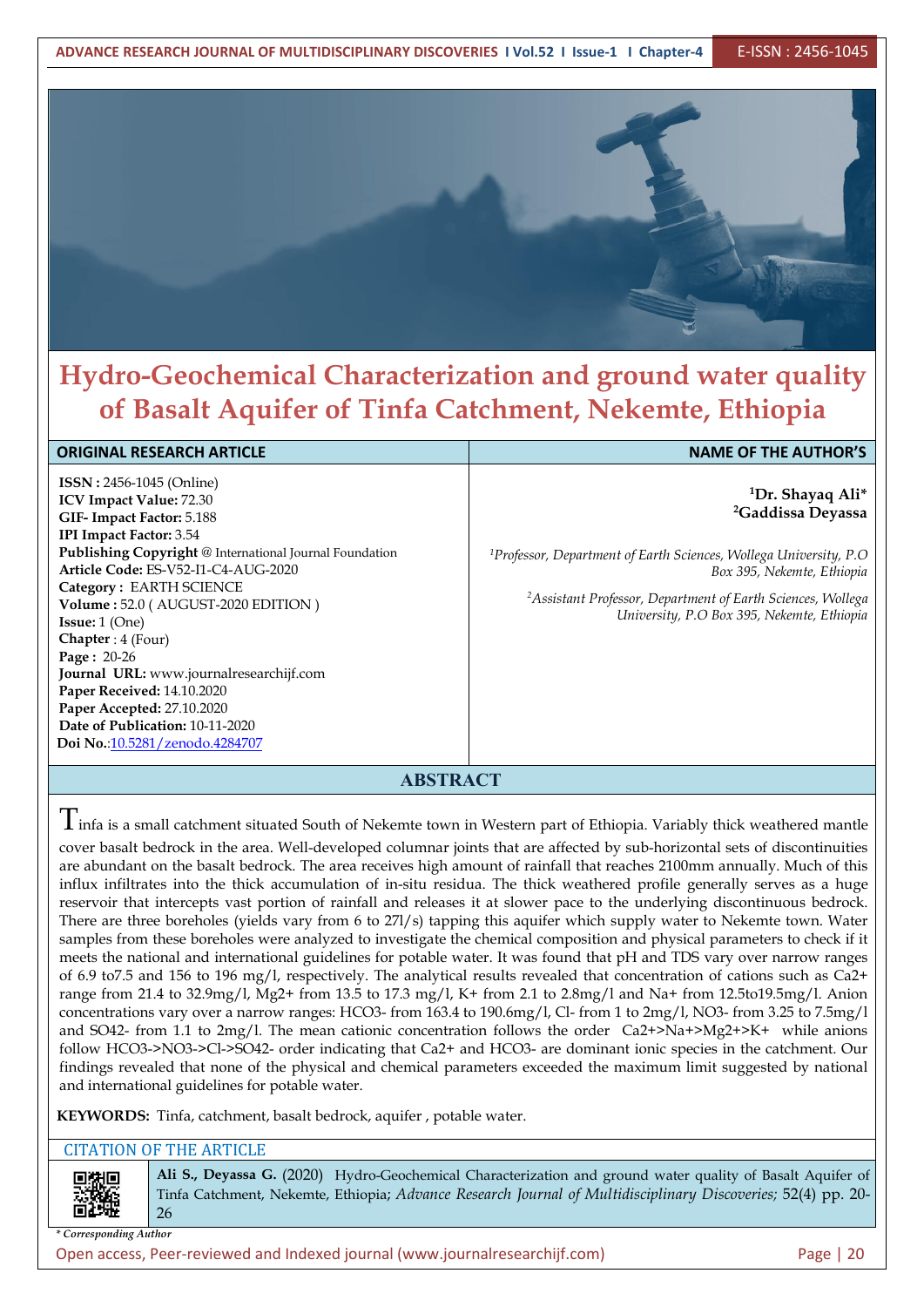#### **I. INTRODUCTION**

Groundwater is the preferred source of water supply worldwide. Especially in many urban areas across Sub-Saharan Africa, it is vital source for piped water supplies (Adelana et al., 2008; Foster et al. 1999). In Ethiopia, many urban centers including the capital city of Addis Ababa (Tamiru, 2008) has groundwater as its water supply source. Nowadays, the development of groundwater in urban centers is anticipated to dramatically increase to improve water supply coverage in response to fast growth rate of urban population. One of the leading impacts of urbanisation is its role in groundwater quality. In most cases, groundwater from urban areas is susceptible to pollution because of urbanization and industrialization. The quality of groundwater also depends on various chemical constituents and their concentration, which is mostly derived from the geological formations of the particular region (Hem, 1985; Appelo and Postema, 1993; Drever, 1997;<br>Hitchon et al, 1999; Langmuir, 1997). Thus, the<br>provision of drinking water should not only aim at its Hitchon et al, 1999; Langmuir, 1997). Thus, the provision of drinking water should not only aim at its<br>quantity but also should focus on its quality. For<br>Nekemte Township, three boreholes were drilled as<br>emergency relief following the drying up of a<br>previously construc quantity but also should focus on its quality. For Nekemte Township, three boreholes were drilled as emergency relief following the drying up of a previously constructed dam due to huge quantity of silt filling the dam. The wells drilled south of the town in a small catchment called *Tinfa* where fractured basalt overlain by weathered mantle constituent the major aquifer. The wells tap dominantly fractured aquifer and the yield varies from 6 to 27l/s. Because<br>the wells are located in close proximity to the town the wells are located in close proximity to the town and in downstream side, it is anticipated that  $\overline{\overline{C}}$ groundwater can be affected by pollutants from industrial sources. Therefore, groundwater samples were collected from the wells and analyzed for chemical constitutes to assess groundwater quality for drinking.

#### **1.1 Location**

Nekemte town is found in the Oromia regional State, Western part of Ethiopia, (fig.1).The specific site for this study, Tinfa catchment, with area of 28sq.km, is situated South of Nekemte town, It is located between longitude  $36^{0}32'E$ ,  $36^{0}35'E$  and latitude  $9^{0}1'N$ ,<br> $9^{0}6'N$  (fig.1). There are three drilled boreholes found in material  $9\%$ 'N (fig.1). There are three drilled boreholes found in the southern periphery of the catchment and supplying groundwater for the township (fig.1).



**Figure 1: Location map and physiographic feature of the study area**

#### **1.2 Physiographic setup**

Surface elevation in the catchment varies from 1923 to 2180m (a.s.l). Higher areas are generally in the northern periphery of the catchment that gradually slopes southward forming plain at southern extreme (fig.1). The establishment of base elevation in the south has instigated a drainage system that in the north south direction with dendritic drainage pattern.

#### **1.3 Climate**

ANCE

Climate of Nekemte area is tropical highland monsoon. Rainfall distribution and pattern over the country is generally controlled by the movement of Inter Tropical Converge Zone (ITCZ)) with respect to equator (Lacaux et al., 1992). The Western region receives summer rainfall when ITCZ moves northward. Elevated rainfall amount is usually received during the months of June, July and August while dry condition persists during the rest of the year.

Defines on -modal type rainfall pattern in the western region of the country. As part of the region, Nekemte area and the study catchment rainfall pattern is mono-modal. The average annual rainfall recorded at Nekemte station is nearly 2100mm.

Temperature in the area is as high as  $27^{\circ}$ C in the months of February, March and April and as low as 11<sup>0</sup>C in the months of September and October. Mean monthly temperature is about  $18^{\circ}$ C with minor elevations to about  $20^{\circ}$ C in the months of March and April.

#### **II. GEOLOGY OF THE STUDY AREA**

Many regional geological studies in the western part of the country (e.g. Alemu and Abebe, 2007; Kebede and Koeberl, 2003; EIGS, 1996; Asrat et al., 2001; Geological Surveys of Ethiopia, 2000) revealed that the terrain comprises of rocks ranging in age from Precambrian to Quaternary. The oldest rock in the region is of Precambrian age that includes low-grade meta-volcano-sedimentary assemblages and associated intrusive which collectively form the southern extension of the Arabian-Nubian-Shield (Kebede and Koeberl, 2003; Asrat et al., 2001). While, high-grade metamorphic rocks comprised of gneisses and migmatites with associated intrusive dominate the eastern part of the western region (GSE, 2000; Alemu and Abebe, 2007).

These rock assemblages are thought to be the northern extension of Mozambique Belt. The juxtaposition of the ANS (Arabian-Nubian Shield) and MB(Mozambique Belt) makes the western region of the country to be geologically remarkable. Elsewhere, in this region, clastic sedimentary rocks ranging in age from Paleozoic to Mesozoic are found sparsely distributed (GSE, 2000). Volcanic rocks (mostly basalt)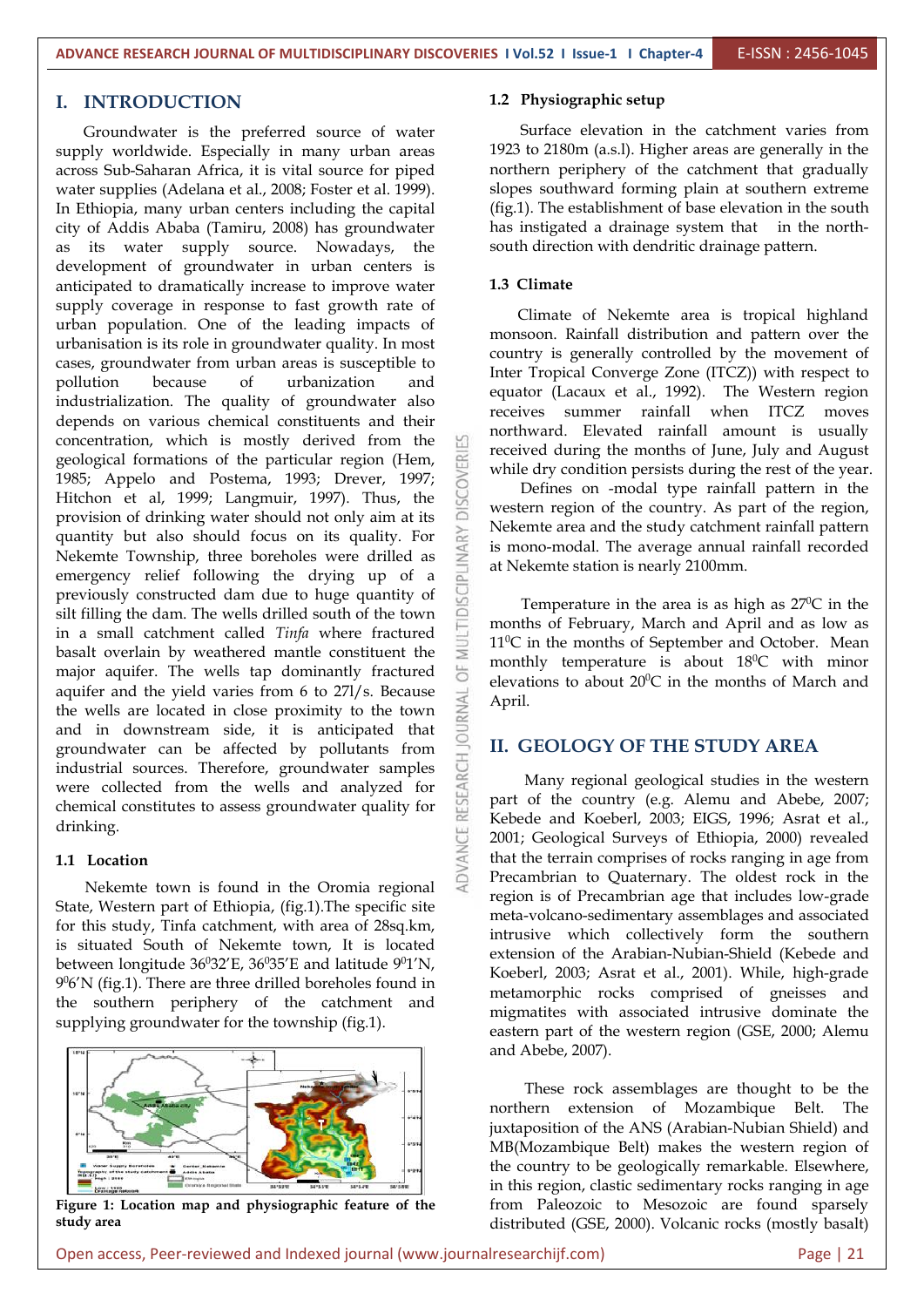of Tertiary age (GSE, 2000; EIGS, 1996) underlie the vast portion of the western region in general. Variably weathered basalt underlay Nekemte area and the study catchment. Recent (Quaternary) phonolite plugs found sporadically distributed in the northern part of the study area marking surface water divide. The study catchment in particular is underlain by basalt, which was emplaced by Tertiary volcanism (EIGS, 1996) in (fig.3). The stratigraphic relationship with the regional geology of the western region reveals that the basalt in the catchment is the result of old volcanic episode, hence termed lower basalt (EIGS, 1996;GSE, 2000).It unconformable overlays either the Precambrian basement rocks or sandstone of Paleozoic age.

Volcanic rocks (mostly basalt) of Tertiary age (GSE, 2000; EIGS, 1996) underlie the vast portion of the western region in general. Variably weathered basalt  $\Box$  horizontal underlay Nekemte area and the study catchment. Recent (Quaternary) phonolite plugs found<br>sporadically distributed in the northern part of the<br>study area marking surface water divide. The study sporadically distributed in the northern part of the study area marking surface water divide. The study<br>catchment in particular is underlain by basalt, which<br>was emplaced by Tertiary volcanism (EIGS, 1996)<br>(fig.3). The stratigraphic relationship with the regional catchment in particular is underlain by basalt, which was emplaced by Tertiary volcanism (EIGS, 1996) (fig.3). The stratigraphic relationship with the regional geology of the western region reveals that the basalt in the catchment is the result of old volcanic episode,  $\Box$ hence termed lower basalt (EIGS, 1996;GSE, 2000).It unconformable overlays either the Precambrian basement rocks or sandstone of Paleozoic age.







**Figure 3: Basalt outcrops of study area**

**4 A)** well-developed columnar joints cut by younger sub-horizontal joints (fractures)

**4. B)** Weathered basalt bedrock exposed in a stream cut; the bedrock is vesiculated

**4. C)** Residue of in-situ weathered mantle developed on basalt bedrock (in interfluves areas)

Thickness of the lava flow decreases southwards, from the volcanic centers of Komto hill (fig.1) where elevation goes up as high as 2482 m a.s.l. Outcrops of this rock are observed in stream cut and quarry sites (fig.3). The fresh rock has a dark gray to gray color, and weathers to gray and reddish brown color depending on the degree of weathering. Well developed faces of columnar joints are observed at quarry sites (fig.3A). Columnar joints are commonly oriented vertically and are intersected by other sets of joints (fig.3A). Elsewhere, vesiculated basalt rocks are also noticed (fig.3B).Mineralogical compositions of the basalts are spatially variable but all the basalt in western region dominantly contain plagioclase laths; olivine and pyroxene are also common (GSE, 2000). Bedrocks in the interfluves areas are frequently covered by variably thick residua of weathering mantle commonly capped by lateritic cover (fig.3C). Development of such thick weathering profile could be attributed to deep weathering (Dosseto, 2012). Superficial alluvial deposits occurring in the catchment are restricted to places of topographic lows, particularly along the banks and within the courses of streams (fig.2). These sediments are dominantly composed of silt clays when occurring on river banks and also include pebbles and even boulders when occurring in the river courses. Boulders and coarse gravels are also common along stream channels. The colour of soil is reddish except in few topographic low areas where water accumulates and gets darker.

#### **III. HYDROGEOLOGY**

The catchment receives rainfall as high as 2100mm annually. Much of the influx infiltrates in to thick accumulation of in-situ residua owing to the low relief of the weathered surface. In western region, much of the rainfall is transmitted through weathered profile to be added to groundwater reserve (as groundwater recharge) (Deyassa et al., 2014).Groundwater recharge in the western region reaches as high as 400mm (EIGS, 1988). In interfluves areas, because of thick weathering mantle, water moves in subsurface via different horizons of weathering profiles mainly saprolite and saprock (Wright, 1992). In the course of the movement its chemistry is subjected to continuous change because of ionic exchange resulted from water-soil/rock interaction (Appelo and Postema, 1993; Drever, 1997).These geochemical reactions along groundwater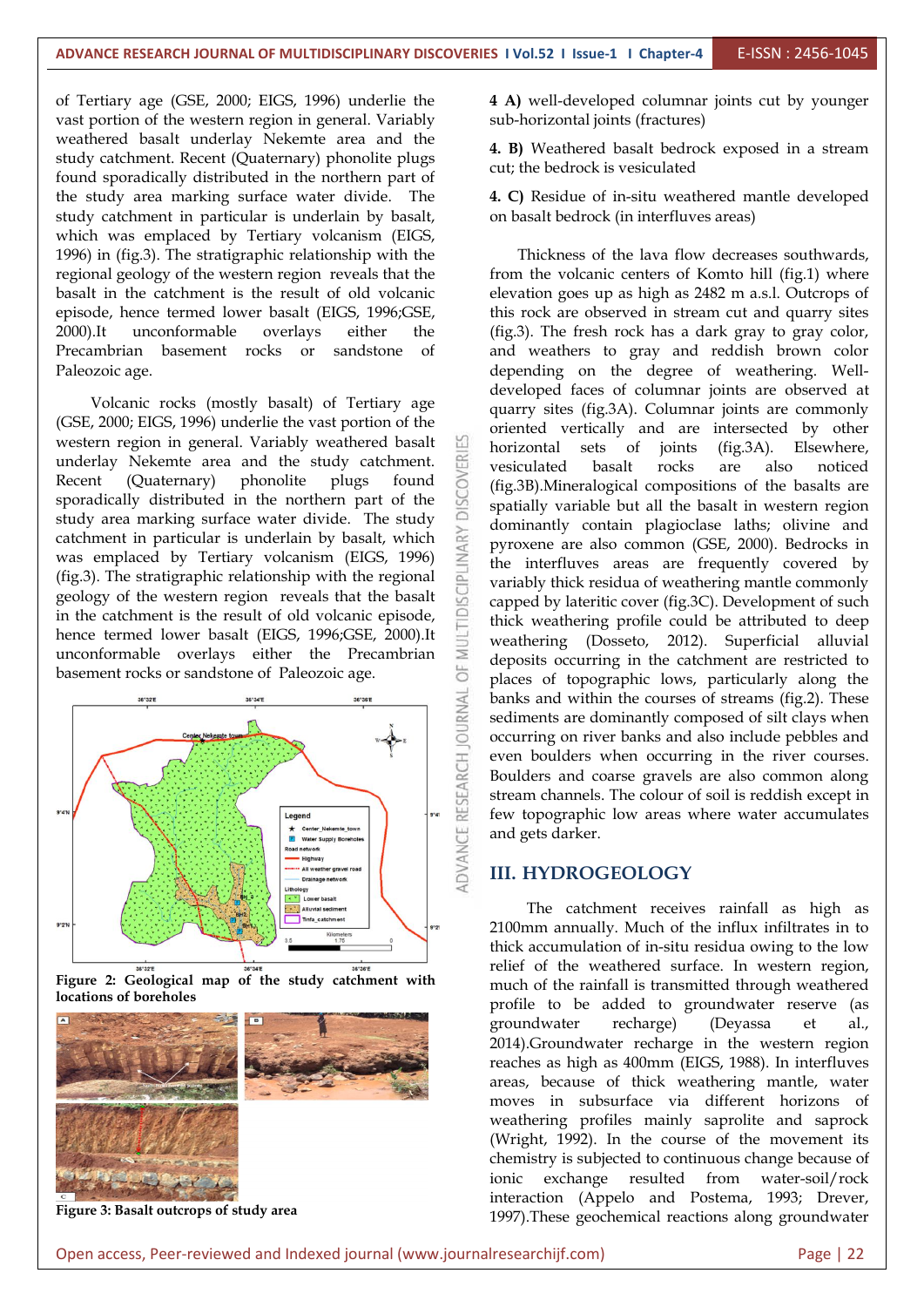flow paths can lead to variations in chemicals that changes the quality of water (Plummer and Glynn,

2005).<br>Columnar joints (fig.3A) which are ubiquitous on basalt rocks generally facilitate downward movement of water. Sub-horizontal sets of discontinuities (joints) on other hand enhance lateral movement thereby maximizing groundwater flow into wells and spring discharges. The thick weathered profile generally serves as a huge reservoir that intercept vast portion of rainfall and release it at slower rate to the underlying discontinuous bedrock. Thus, the complete succession of weathered mantle and the fractured and jointed basalt bedrock constitute the hydro geological system of the catchment area. It follows that direct recharge takes place by movement of water through vadosezone (weathered profile) to be added in to the saturated zone. Consequently, the northern part of the catchment constitutes mainly recharge area while the southern periphery is generally the discharge zone indicating groundwater flow direction dominantly in southern periphery is generally the discharge zone indicating groundwater flow direction dominantly in N-S direction. Thus, the three wells are sited in the discharge zone (fig.1; fig.2). All the three wells with depth 160-161m, tap fractured basalt aquifer and the yield from the well varies from 6l/s to 271/sand discharge zone (fig.1; fig.2). All the three wells with depth 160-161m, tap fractured basalt aquifer and the yield from the well varies from 6l/s to 27l/sand supply Nekemte Township.

## **IV. MATERIALS AND METHODS**

The aim of the sampling is to collect a portion of erial small enough in volume to be transported  $\geq$ material small enough in volume to be transported conveniently and handled in the laboratory while still accurately representing the material to be sampled,<br>(APHA, 1992) and (W.H.O., 2006, 2008) guidelines.<br>Groundwater samples a pair from each borehole, were<br>collected from the three boreholes (fig.3) using 1-litre (APHA, 1992) and (W.H.O., 2006, 2008) guidelines. Groundwater samples a pair from each borehole, were collected from the three boreholes (fig.3) using 1-litre pre-washed polyethylene bottles. The bottles were rinsed 3times by the same water to avoid contamination. They were filled completely and capped tightly and further sealed with plastic scotch to avoid any escape of gasses. Samples for cation analysis were acidified to pH 2 by dropping diluted nitric acid  $(HNO<sub>3</sub>)$  in to the bottles.

In order to avoid any impurity, the wells were duly pumped so that the stagnant water is completely removed from site within well assembly. After labeling, samples were transported to laboratory the same day and kept cool until they were analyzed. After filtering with 0.45µm membrane, concentrations of major anions  $(Cl, SO<sub>4</sub><sup>2</sup>, NO<sub>3</sub>)$  were measured using ion chromatography, while major cations  $(Ca^{2+}$ , Na<sup>+</sup>,  $K^+$ , Mg<sup>2+</sup>)were analyzed using ICP-MS in the central laboratory of Water Works Design and Supervision Enterprise Water Quality Section. Electric Conductivity (EC), Total Dissolved Solids (TDS), and pH were measured in the field using portable field kit.

#### **4.1 Analytical techniques of water samples**

The physico- chemical characteristic of water samples have been determined according to the standard methods of (APHA, 1992) and (W.H.O., 2006, 2008).The concentration of calcium, magnesium, bicarbonate, chloride and total hardness determined by titri-metric method. Calcium and magnesium determined by EDTA titration, for HCO3, Hcl titration to amethyl orange point. Chloride also determined by titration with AgNo3 solution. Flame emission photometry used for the determination of sodium and potassium. In this method water sample of the light emitted by a particular spectral line measured with the help of photoelectric cell and a galvanometer. Sulphate analyzed by gravimetric method. The concentration of nitrate and fluoride determine with the help of double beam U.V. spectrophotometer.

#### **V. RESULT AND DISCUSSION**

#### **5.1 Physical property of water**

Results of the analysis of physical parameters (table 1) of the samples have shown that temperature of groundwater varies over narrow range of 19.7 to 20.3 <sup>0</sup>C. This is nearly the same as atmospheric temperature which may be indicative of local groundwater flow regime. Likewise, pH from the samples of the three wells also vary narrow range of 6.9 to 7.5 (table-1) representing slightly alkaline water.

**Table 1: Physical parameters of groundwater samples from the study area**

| <b>Borehol</b>  |              | <b>Sample Location</b> | $T(^{0}C)$ | <b>PH</b> | EC           | <b>TDS</b> |
|-----------------|--------------|------------------------|------------|-----------|--------------|------------|
| e               | <b>North</b> | South                  |            |           | $(\mu S/cm)$ | (mg/l)     |
| BH <sub>1</sub> | 232006       | 999156                 | 14.7       | 7.5       | 135          | 196        |
| BH2             | 231781       | 999520                 | 15.3       | 7.5       | 115          | 166        |
| BH <sub>3</sub> | 231936       | 1000096                | 15.5       | 6.9       | 108          | 156        |
| Mean            |              |                        | 15.2       | 7.3       | 119          | 173        |

Total Dissolved Solid (TDS) of the samples varies from 156 to 196mg/l (table 1, Correspondingly, Electric Conductivity (EC), also varies from 108 to 135µS/cm. Commonly, such very low TDS is usually indicative of short evolution distance and time, which implies local groundwater flow regime. Groundwater that involves local flow regime is generally classified as fresh water (Freeze and Cherry, 1979; HEM, 1985).

**Table 2: Chemical concentration of major cations and anions in mg/l**

| Borehole $Ca^{2+}$ Mg <sup>2+</sup> Na <sup>+</sup> K <sup>+</sup> HCO <sub>3</sub> <sup>-</sup> Cl <sup>-</sup> NO <sub>3</sub> <sup>-</sup> SO <sub>4</sub> <sup>2</sup> F <sup>-</sup> |  |  |                                                                                 |     |              |  |
|-------------------------------------------------------------------------------------------------------------------------------------------------------------------------------------------|--|--|---------------------------------------------------------------------------------|-----|--------------|--|
| BH <sub>1</sub>                                                                                                                                                                           |  |  | 32.9 17.3 12.5 2.8 190.6 2.0 7.5                                                |     | 1.1          |  |
| BH <sub>2</sub>                                                                                                                                                                           |  |  | $21.4$   13.5   19.5   2.6   165.7   2.0                                        | 7.3 | 2.0          |  |
| BH <sub>3</sub>                                                                                                                                                                           |  |  | 26.7 13.5 14.0 2.1 163.4 1.0 3.25                                               |     | 2.0          |  |
| Mean                                                                                                                                                                                      |  |  | $\mid$ 27.15 $\mid$ 15.4 $\mid$ 16.0 $\mid$ 2.7 $\mid$ 178.15 $\mid$ 2.0 $\mid$ | 7.4 | $\vert$ 1.55 |  |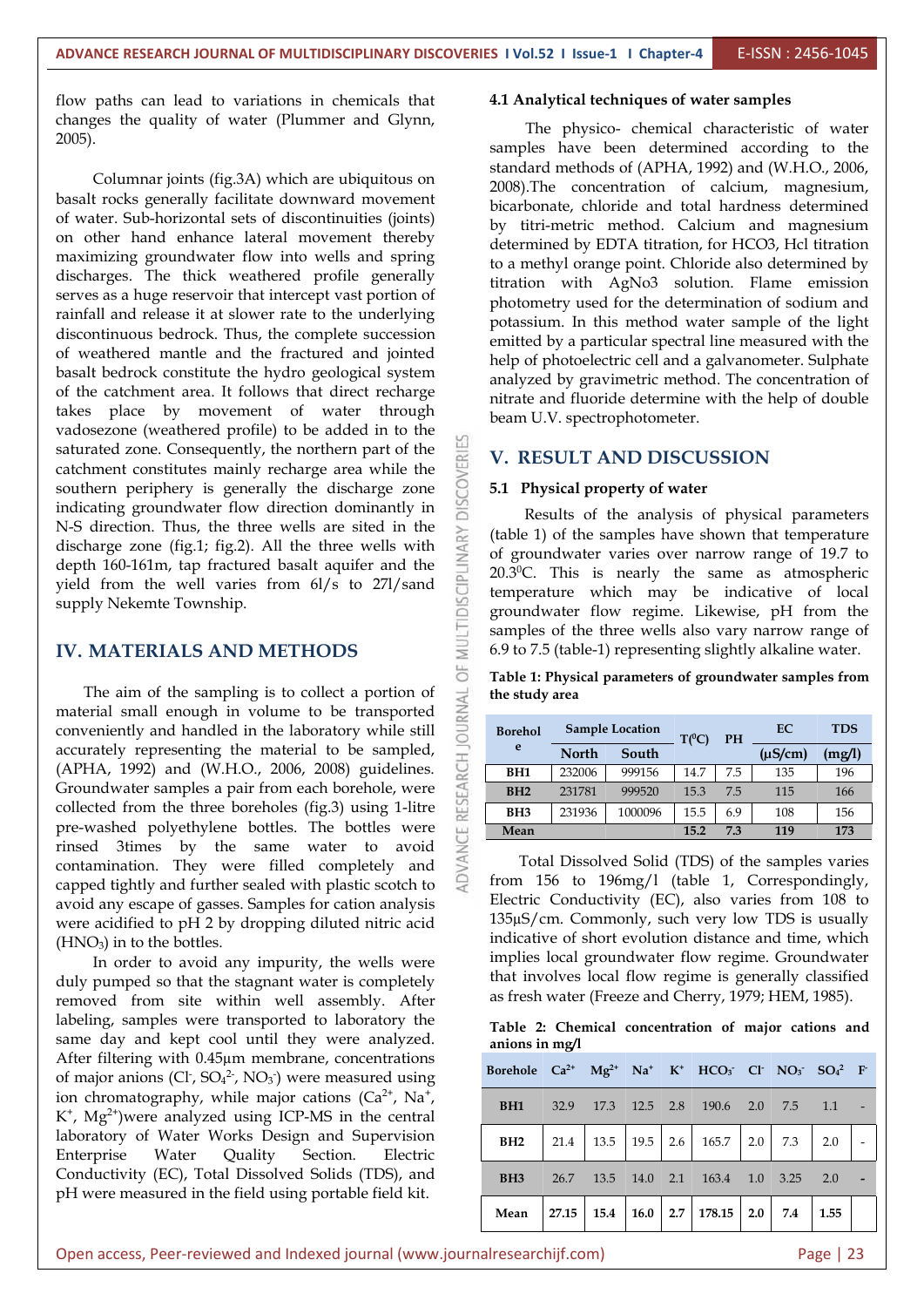The results of chemical analysis reveal that cations variably range: Ca2+from 21.4 to 32.9mg/l, Mg2+ from 13.5 to 17.3 mg/l,K+ from 2.1 to 2.8mg/l and Na+ from 12.5 to  $19.5 \text{mg}/1$  (table-2). The highest values are for water sample of BH1 and the lowest values are for BH3 (table-2) for Ca2+, Mg2+ and K+ respectively. However, sample of BH2 has maximum concentration of Na+ (table-2). Similarly, anion concentrations vary over arrow ranges (table2): HCO3- from 163.4 to 190.6mg/l, Cl- from 1 to 2mg/l, NO3- from 3.25 to 7.5mg/l and SO42- from 1.1 to 2mg/l.

The mean ionic concentration follows the order of Ca2+>Na+>Mg2+>K+ for cations and HCO3->NO3- >Cl->SO42- for anions indicating that Ca2+ and HCO3- are dominant ionic species in the catchment (table-2).Higher concentration of Mg2+ can be attributed to the dissolution of ferromagnesian species<br>(olivine). For example, attack on ferromagnesian species may be represented by the decomposition of<br>for sterite to release magnesium ions as dictated in<br>HEM. (1985). (olivine). For example, attack on ferromagnesian species may be represented by the decomposition of for sterite to release magnesium ions as dictated in ions can also attributed to decomposition of feldspar(anorthite) respectively(Hem,1985).



**Figure 4: Water type classification using piper plot diagram**

In most cases, in such igneous rock, the major  $\bigcup_{i=1}^{n}$  VII.<br>nsin groundwater are mostly derived from the cationsin groundwater are mostly derived from the dissolution of plagioclase feldspar by the attack of carbonic acid-rich water. The bicarbonate is then the major anion balancing the cations as indicated by the pioneering work of Garrets (1967) and Mackenzie (1967).This is the plausible explanation as basalt is a kind of rock impoverished in quartz but contains small amount of anorthite. Classification of groundwater from the wells using Piper plot (Piper, 1944) (fig.4) based on classification scheme suggested by Back, (1961) and Hanshaw, (1965), revealed that the water in the study is bi-carbonate type water (fig.4). .

#### **VI. WATER QUALITY**

The suitability of groundwater in the catchment for drinking and domestic use has been analyzed by check in the physical and chemical parameters against the values recommended by World Health Organization guideline (WHO, 2006; WHO, 2008) and

Ministry of Water Resources of Ethiopia (MWR, 2002) as tabulated in table3.

**Table 3: Evaluation of physico-chemical parameters of water from the study area**

| Water<br>quality<br>parameter |                           | WHO(2006) and<br><b>WHO,2008</b><br>Guidelines | Water sample<br>from the<br>study<br>catchment<br>Range<br>Mean |                | <b>MWR</b><br>(2002)<br>guideline<br>Ethiopian |
|-------------------------------|---------------------------|------------------------------------------------|-----------------------------------------------------------------|----------------|------------------------------------------------|
|                               | <b>Desirable</b><br>limit | Permissible<br>limit                           |                                                                 |                |                                                |
| $Temp(^0C)$                   | Variable                  | Variable                                       | 14.7-15.5                                                       | 15.2           |                                                |
| Ph                            | $7.0 - 8.5$               | $6.5 - 9.2$                                    | $6.9 - 7.5$                                                     | 7.3            | $6.5 - 8.5$                                    |
| $EC(\mu S/cm)$                | < 250                     | < 1500                                         | 108-135                                                         | 119            |                                                |
| TDS(mg/L)                     | < 500                     | 1000                                           | 156-196                                                         | 173            | 1776                                           |
| $Ca^{2+}(mg/L)$               | < 75                      | $200$                                          | 21.4-32.9                                                       | 27.15          |                                                |
| $Mg^{2+}(mg/L)$               | $50$                      | < 150                                          | 13.5-17.3                                                       | 15.4           | -                                              |
| $Na^{+}(mg/L)$                | 120                       | $<$ 400                                        | 12.5-19.5                                                       | 16             | 358                                            |
| $K^+(mg/L)$                   | $100*$                    | $< 200*$                                       | $2.1 - 2.8$                                                     | 2.7            |                                                |
| HCO <sub>3</sub> (mg/L)       | $<$ 200*                  | < 600                                          | 163.4-190.6                                                     | 178.2          |                                                |
| $Cl^{(mg/L)}$                 | < 250                     | < 500                                          | $1-2$                                                           | $\overline{2}$ | 533                                            |
| F(mg/L)                       | < 1.5                     | 1.5                                            | 0.4                                                             | 0.4            | 3                                              |
| $SO_4^2$ -(mg/L)              | $200$                     | < 400                                          | $1.1 - 2$                                                       | 1.55           | 483                                            |
| $NO3$ (mg/L)                  |                           | 50                                             | 3.25-7.5                                                        | 7.4            | 50                                             |

For drinking use with respect to WHO guidelines (WHO, 2006; WHO, 2008) and Ministry of Water Resources, Ethiopia (MWR, 2002). Groundwater quality assessment was made using physical parameters (T, pH, EC,TDS) and chemical analysis of  $\frac{1}{100}$  ions(Ca<sup>2+</sup>,Mg<sup>2+</sup>,Na<sup>+</sup>,K<sup>+</sup>,HCO<sub>3</sub><sup>-</sup>,Cl<sup>-</sup>,F<sup>-</sup>,SO<sub>4</sub><sup>2-</sup> andNO<sub>3</sub><sup>-</sup>). It was found that the pH of groundwater in the catchment varies from 6.9 to 7.5 to acceptably fit the range indicated in guidelines of WHO and MWR (table-3). In general, none of the parameters exceeds the maximum limits indicated in WHO and MWR guidelines for potable water.

#### **VII. CONCLUSION**

In this project we have analyzed the groundwater samples from boreholes for major cations, anions and physical properties. It is found that the ionic concentrations of cations and anions follow the order of  $Ca^{2+} > Na^{+} > Mg^{2+} > K^{+}$  and  $HCO_3 > NO_3 > Cl^{2} > SO_4^{2-}$ respectively. This indicates that  $Ca^{2+}$  and  $HCO_3^-$  are dominant ionic species in the catchment and hence the water is alkaline in nature. The plausible explanation for the source of major cations is the dissolution of plagioclase by the attack of carbonic acid-rich water. Bicarbonate is the major anionic species balancing the cations. With regard to groundwater quality, none of the parameters exceeds the maximum limits given in WHO and MWR guidelines for potable water. Though we have not analyzed for other essential elements like iron and manganese, we believe that the rust-red abundant soil in the region suggests the presence of appreciably large quantity of iron. Therefore, further investigation may shed lights on the availability of such metals in these samples.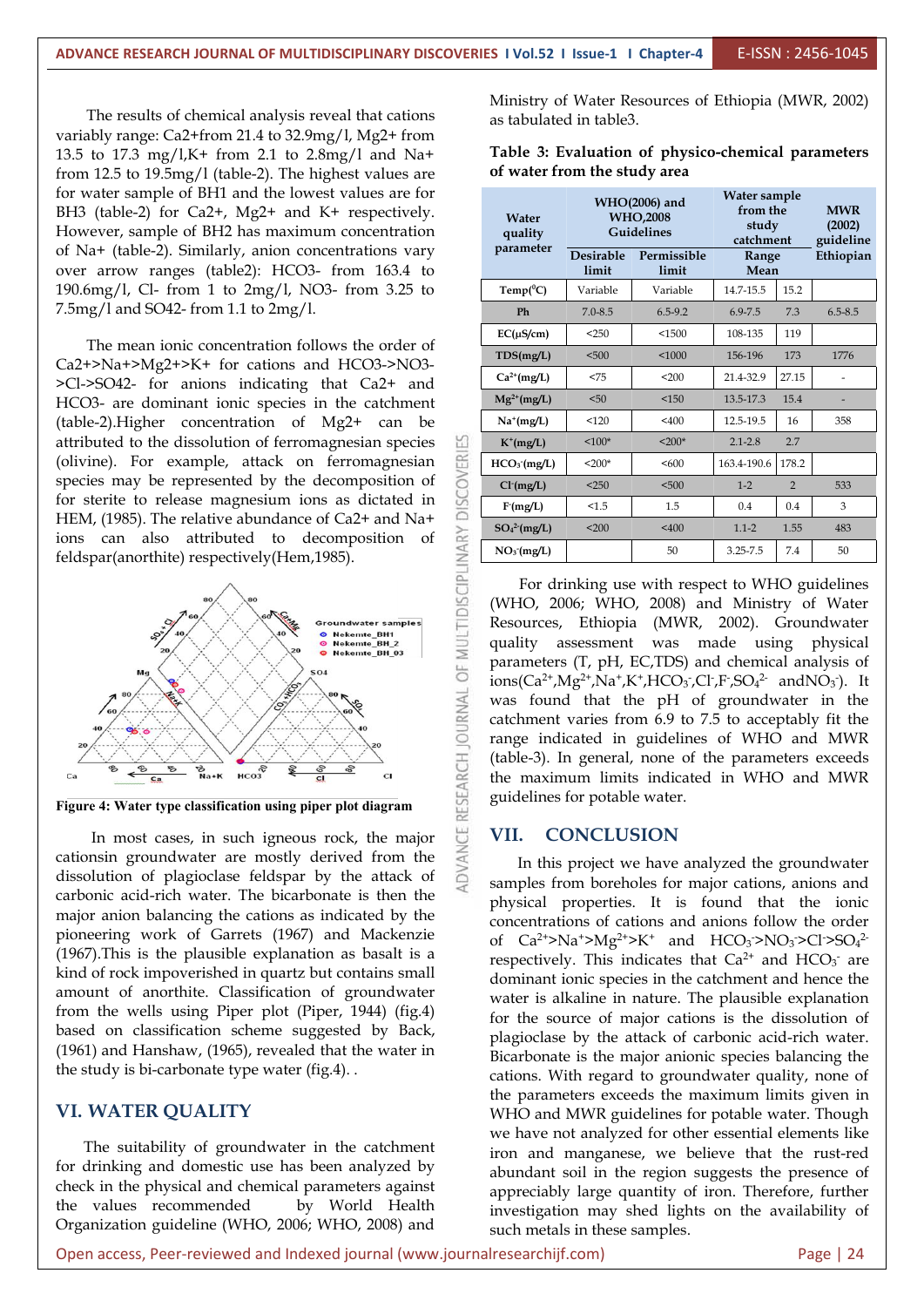#### **VIII. REFERENCES**

- **[1] Abiye T.A., 2008.** Urban groundwater and pollution in Addis Ababa, Ethiopia, In: Adelena Segun M.A and MacDonald Alan M.(eds.) Applied groundwater studies in Africa, Taylor & Francis group, London, UK, 232-260.
- **[2] Adelana, S.M.A., Abiye, T.A.,Nkhuwa, D.C.W.,TindimugayaC.,and Oga, M.S., 2008.**Urban groundwater management and protection in Sub-Saharan Africa. In: Adelena Segun M.A and MacDonald Alan M.(eds.) Applied groundwater studies in Africa, Taylor & Francis group, London, UK, 232-260.
- **[3] Alemu, T., Abebe, T., 2007.**Geology and Dimtu Belt. Made Well J. Earth Sci. 1, 24–42
- tectonic evolution of the Pan African Tulu<br>
Dimtu Belt. Made Well J. Earth Sci. 1, 24–42<br> **APHA** Standards methods for examination of<br>
water, 16<sup>th</sup> Ed,AM Pub, Health Association<br>
Washington, USA, 183-187, 1992.<br> **Appelo C [4] APHA** Standards methods for examination of water,  $16<sup>th</sup>$  Ed,AM Pub, Health Association  $\rightarrow$  America Washington, USA, 183-187, 1992.
- **[5] Appelo CAJ, Postma D., 1993** Geochemistry, groundwater and pollution. Balkema Press, Rotterdam, The Netherlands, 536 pp
- **[6] Asrat, A., Barbey, P., Gleizes, G., 2001.** The Precambrian geology of Ethiopia: a review. Afr. Geosci. Rev. 8, 271–288.
- **Fack. W. 1961.** Techniques for mapping hydro<br>**EXECUTE:**<br>chemical facies.US Geological Survey Professional Paper,424-D,pp:380-382.
- **[8] Chapelle F .1993.**Ground-water microbiology and geochemistry, Wiley, New York, 424 pp
- chemical facies.US Geological Survey<br>
Professional Paper,424-D,pp:380-382.<br>
Chapelle F .1993.Ground-water microbiology<br>
and geochemistry, Wiley, New York, 424 pp<br>
Dosseto A., Haether L.B, Suresh P.O, 2012.<br>
Rapid regolith **[9] Dosseto A., Haether L.B, Suresh P.O, 2012.** Rapid regolith formation over volcanic bedrock and implications for landscape evolution, Earth and planetary science letters 337-338, pp. 47-55.
- **[10] Drever JI, 1997.** The geochemistry of natural water, surface and groundwater [21] environments,3rd edn. Prentice Hall, Upper Saddle River, NJ, 436 pp
- **[11] EIGS (Ethiopian Institute of Geological Surveys), 1988.** Hydro geological Map of Ethiopia, 1:2,000,000. Ministry of Mines and Energy, Addis Ababa
- **[12] EIGS (Ethiopian Institute of Geological Surveys), 1996,** Geological map of Ethiopia, second ed., 1:2,000,000. Ministry of Mines and Energy, Addis Ababa
- **[13] Foster SSD, Morris BL, Lawrence AR, Chilton PJ, 1999.** Groundwater impacts and issues in developing cities: an introductory review. In: Chilton PJ (ed) Groundwater in the urban environment: selected city profiles. Balkema, Dordrecht, the Netherlands.
- **[14] Freez, R.A & Cherry, J.A., 1979.**Groundwater.Prentice –Hall, Englewood Cliff, N.J., USA
- **[15] Garrels R. M. 1967.** Genesis of some ground waters from igneous rocks. In Researches in Geochemistry (ed. P. H.Ableson). Wiley, New York, pp. 405–420.
- **[16] Garrels R. M. and Mackenzie F.T. 1967.** Origin of the chemical composition of some springs and lakes. In Equilibrium Concepts in Natural Water Systems, Advances in Chemistry Series, No. 67 (ed. R. F. Gould). American Chemical Society, Washington, DC, pp. 222–242.
- **[17] Hanshaw, B.B., 1965.** Chemical Geo hydrology. In: Advances in Hydro science, V.te (Chow(Ed).Vol.2, Academic Press, Newyork, pp: 49-109.
- **[18] Hem JD (1985)** Study and interpretation of the chemical characteristics of natural water. US GeolSurv Water Supply Paper 1473, 269 pp, Revised in 1992.
- **[19] Hitchon B, Perkins. EH, Gunter WD,1999.** Introduction to ground water geochemistry, Geosciences Publishing, Sherwood Park, Alberta, 310 pp
- **[20] Kebede, T, Koeberl, C., 2003,** Petro genesis of A-type granitoids from Wollega area, western Ethiopia: constraints from mineralogy, bulk rock chemistry, Nd and Srisotopic compositions. Precambr. Res. 121, 1–24.
- **[21] Lacaux JP, Delmas. R, Kauai. G, Cros B, and Andreae. MO, 1992.** Precipitation chemistry in the Mayombé forest of equatorial Africa: Journal of Geophysical Research 97: pp. 6195- 6206.
- **[22] Langmuir D, 1997.** Aqueous environmental geochemistry. Prentice- Hall, Upper Saddle River, NJ, 600 pp